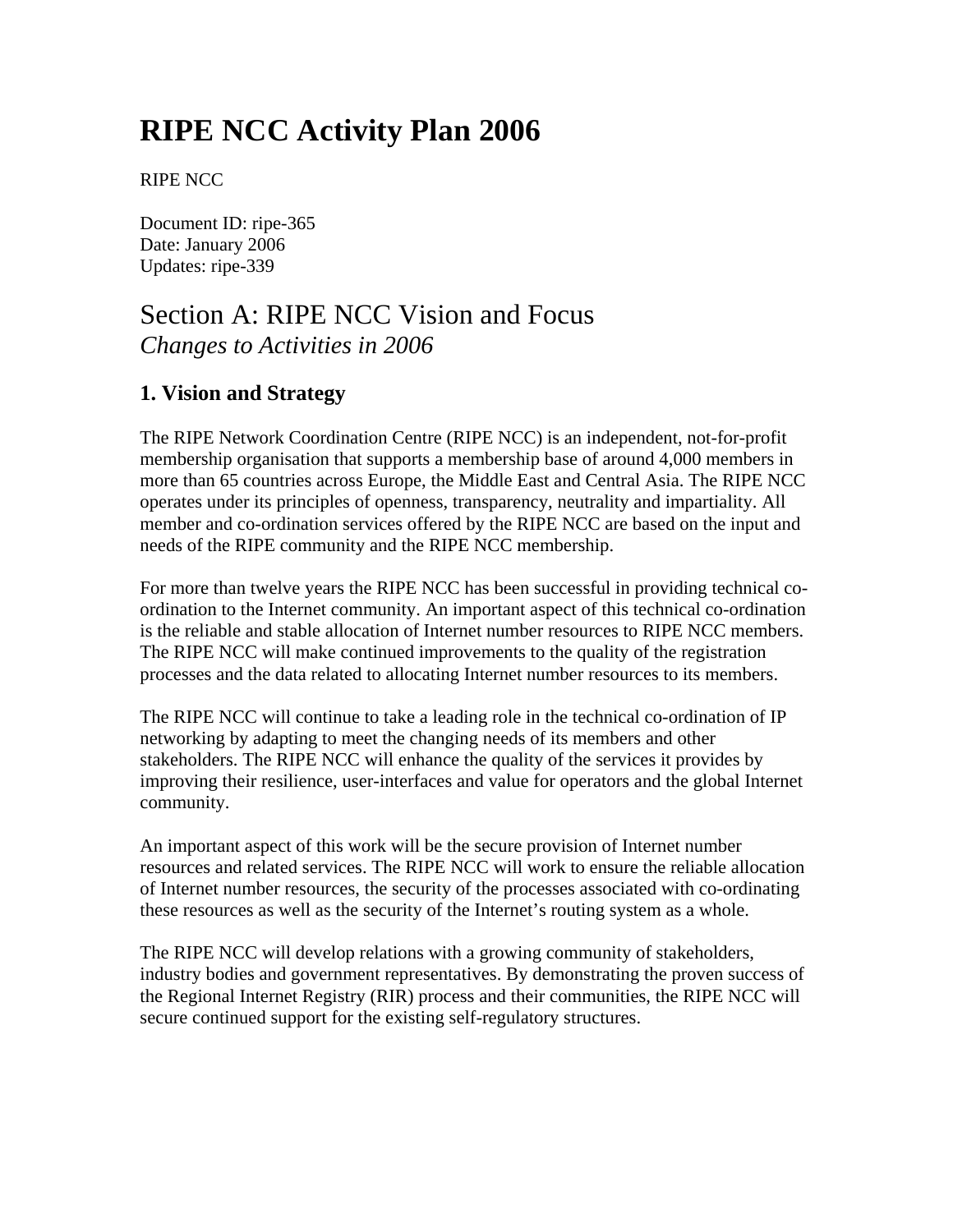# **2. RIPE NCC Focus Points**

## *Reliable and Stable Technical Co-ordination of Internet Number Resources*

The RIPE NCC will improve the consistency and strengthen the robustness of the processes for distributing Internet number resources to members. This will enable the RIPE NCC to allocate Internet number resources with stable service time and improved data accuracy.

There will be a specific focus on the public registration data stored in the RIPE Whois Database. The aim will be to improve the accuracy, consistency and completeness of the data related to Internet number resource distribution.

## *High Quality Services for Operators and the Internet Community*

As a neutral, credible and authoritative source of network and Internet-related information, the RIPE NCC will continue to supply timely, accurate and tailored services to operators and the Internet community.

The RIPE NCC maintains high-quality, scalable services that are resilient to a high volume of usage and responsive to the changing needs of the Internet community. The RIPE NCC will focus on improving the user-interfaces and written documentation of these services.

In 2005, the RIPE NCC began a significant overhaul of its internal infrastructure. This included replacing the existing telephony system with a modern one with Voice over Internet Protocol (VoIP) capabilities. This overhaul also included the introduction of a new, company-wide ticketing system. The improved infrastructure will enable a number of projects to be developed, including the RIPE NCC Member Service Desk.

The aim of the RIPE NCC Member Service Desk is to provide members with any additional help necessary to resolve queries involving RIPE NCC Registration Services, the RIPE Database and RIPE NCC billing procedures. The desk will be available through direct e-mail and phone contact.

## *Security of Internal IT Infrastructure and Services*

The RIPE NCC will focus on IT security activities to further secure its internal IT infrastructure and services. Over 2006, the RIPE NCC will also develop and deploy security systems to enable the introduction of existing and new activities, like support for routing security.

# **3. New Activity 2006**

*Support for Routing Security*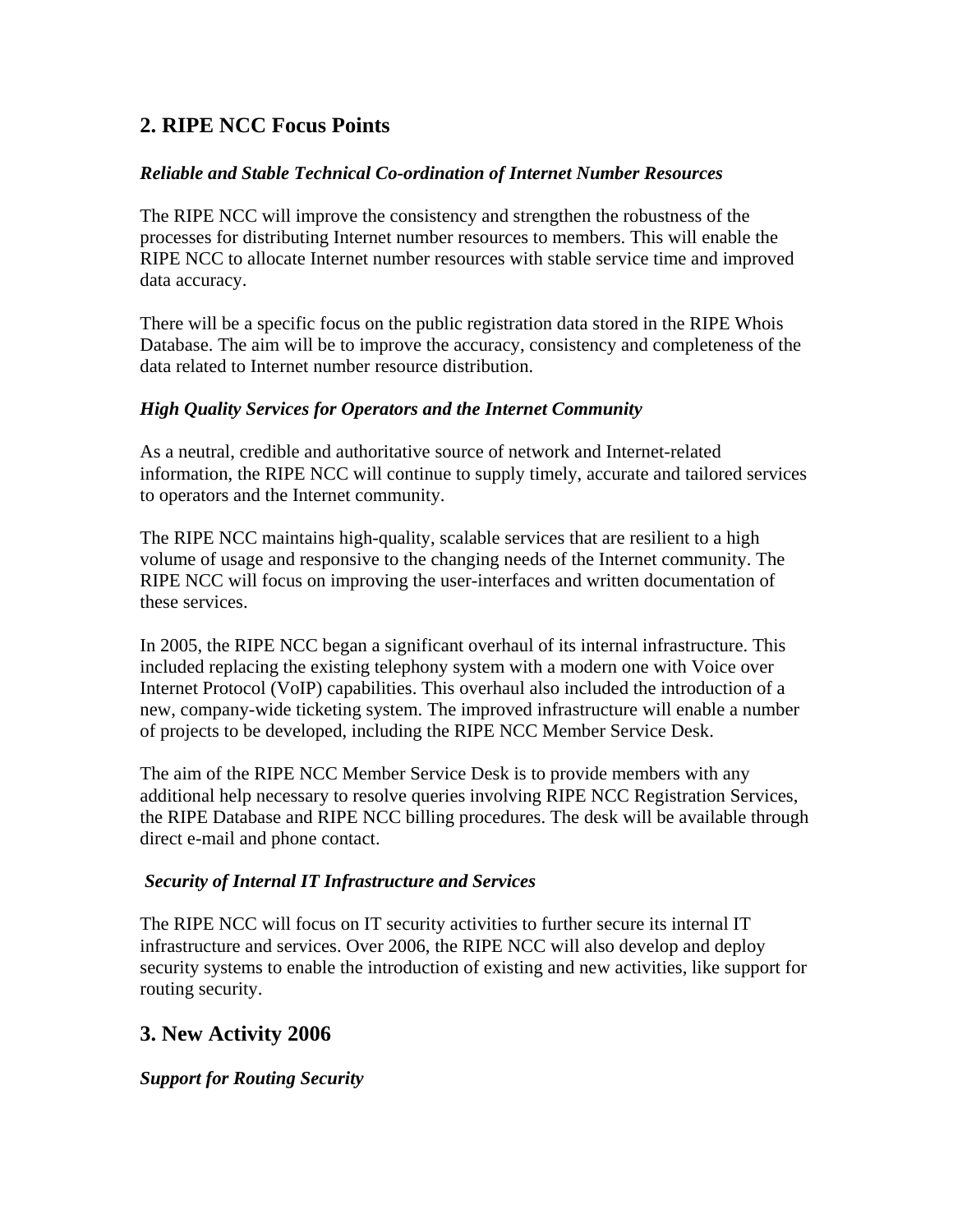The RIPE NCC will support its members and the Internet community to better secure the inter-domain routing system. As part of this support, the RIPE NCC will improve the quality of Internet number resource distribution data.

In addition, the RIPE NCC will actively work to help ISPs to improve routing security by supporting and co-ordinating the introduction of new technologies and procedures in this area.

Most proposals for improvements to routing security focus on Internet Registries issuing some form of digital certificate to help authenticate the use of IP address blocks and AS Numbers.

In 2006, the RIPE NCC will design and implement the process and technology to enable the RIPE NCC to issue such certificates. The RIPE NCC will also work with the RIPE community to further evaluate particular technical proposals and technology designed to improve routing security. These could include improved routing configuration tools, possibly based on certificates, and BGP protocol enhancements, such as SBGP and SoBGP.

Information about the budgeted costs for this new activity is available in the RIPE NCC Budget 2006 at:

<http://www.ripe.net/ripe/docs/ripe-364.html>

# **4. Closure of Activities**

At the time of writing, none of the current activities are expected to close or terminate during 2006.

# **5. RIPE NCC Approved and Ongoing Activities**

Information on the RIPE NCC's approved and ongoing activities (Membership Services, Co-ordination Activities and Information Services) is available in Section B of this document, "RIPE NCC Approved and Ongoing Activities".

# **6. Unforeseen Activities**

The RIPE NCC will keep a reserve of resources to take up any activities that appear necessary during the course of the year. These activities are entirely unforeseen at the time of writing the RIPE NCC Activity Plan 2006 or have started recently and are not at the stage where they can be developed as regular services. A quick, well-focused reaction to the changing environment and new requirements of the RIPE NCC members and other stakeholders has always been a strong point of the RIPE NCC.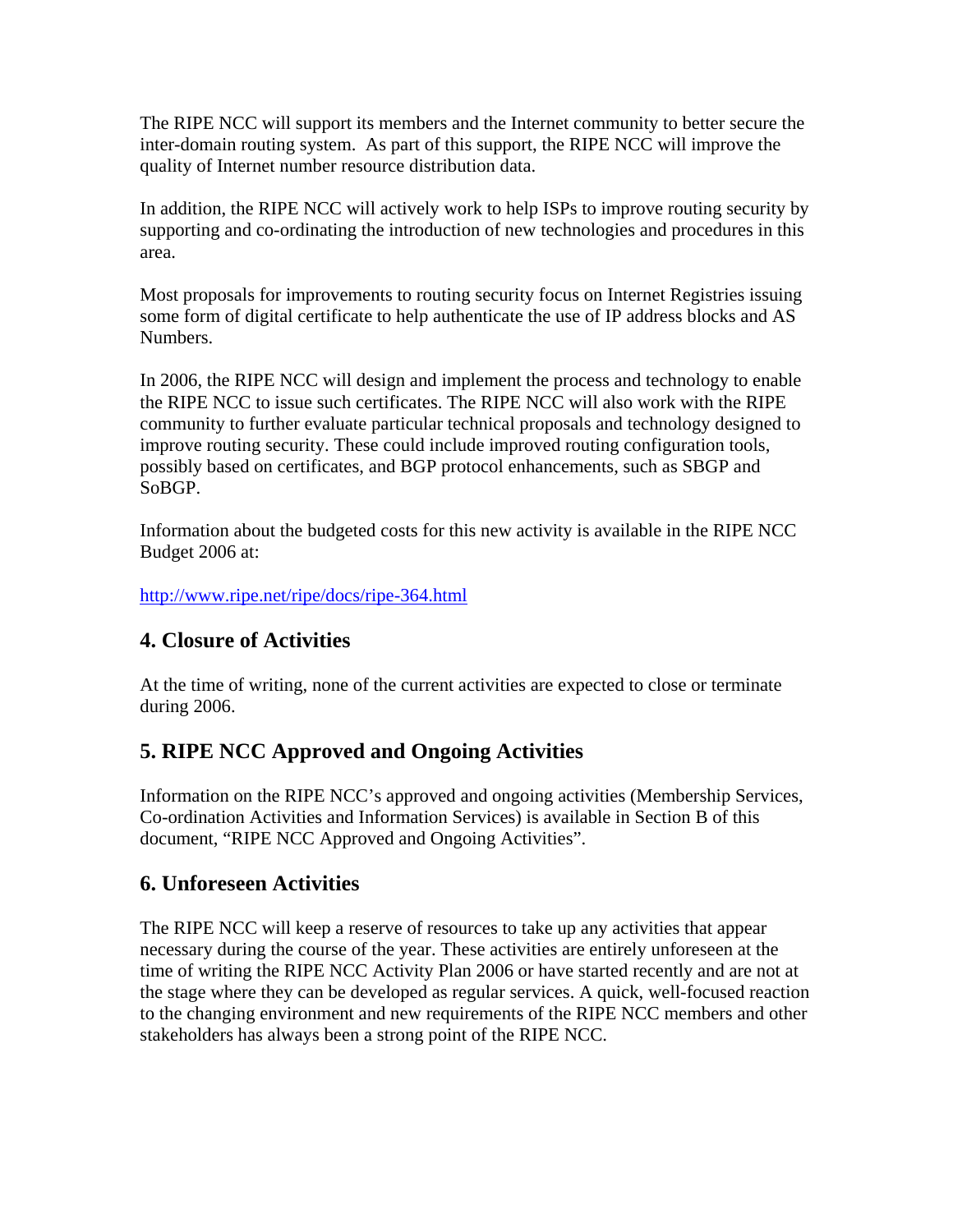# Section B: RIPE NCC Approved and Ongoing Activities

# **1. Membership Services**

#### **1.1 Distribution and Management of Internet Number Resources**

In its role as a Regional Internet Registry (RIR), the RIPE NCC provides allocation and registration services to Local Internet Registries (LIRs) in its service region. This service region covers Europe, the Middle East and Central Asia. The overall goal of the RIPE NCC's allocation and registration services is to provide fair, impartial and stable distribution of Internet number resources in its service region. The specific goals for the distribution of IP address space are:

- Uniqueness of IP addresses
- Conservation of IP address space
- Procedure and policy definition for IP address space
- Aggregation of routing information
- Registration of network management and contact information

The key function of the RIPE NCC Membership Services is the fair distribution of Internet number resource requests to RIPE NCC members.

#### **1.1.1 IPv4 / IPv6 Address Space and Autonomous System (AS) Numbers**

Description of Activity:

The RIPE NCC allocates and assigns IPv4 and IPv6 address space to RIPE NCC members for use in their own and End Users networks. The RIPE NCC also assigns AS Numbers according to RIPE community policy. It registers these numbers and the initial associated routing policy, ensuring the uniqueness of AS Numbers and collecting data for the Routing Registry.

The RIPE NCC develops and maintains tools to support the allocation process.

#### Goal of Activity:

• To ensure the fair distribution of Internet Number Resources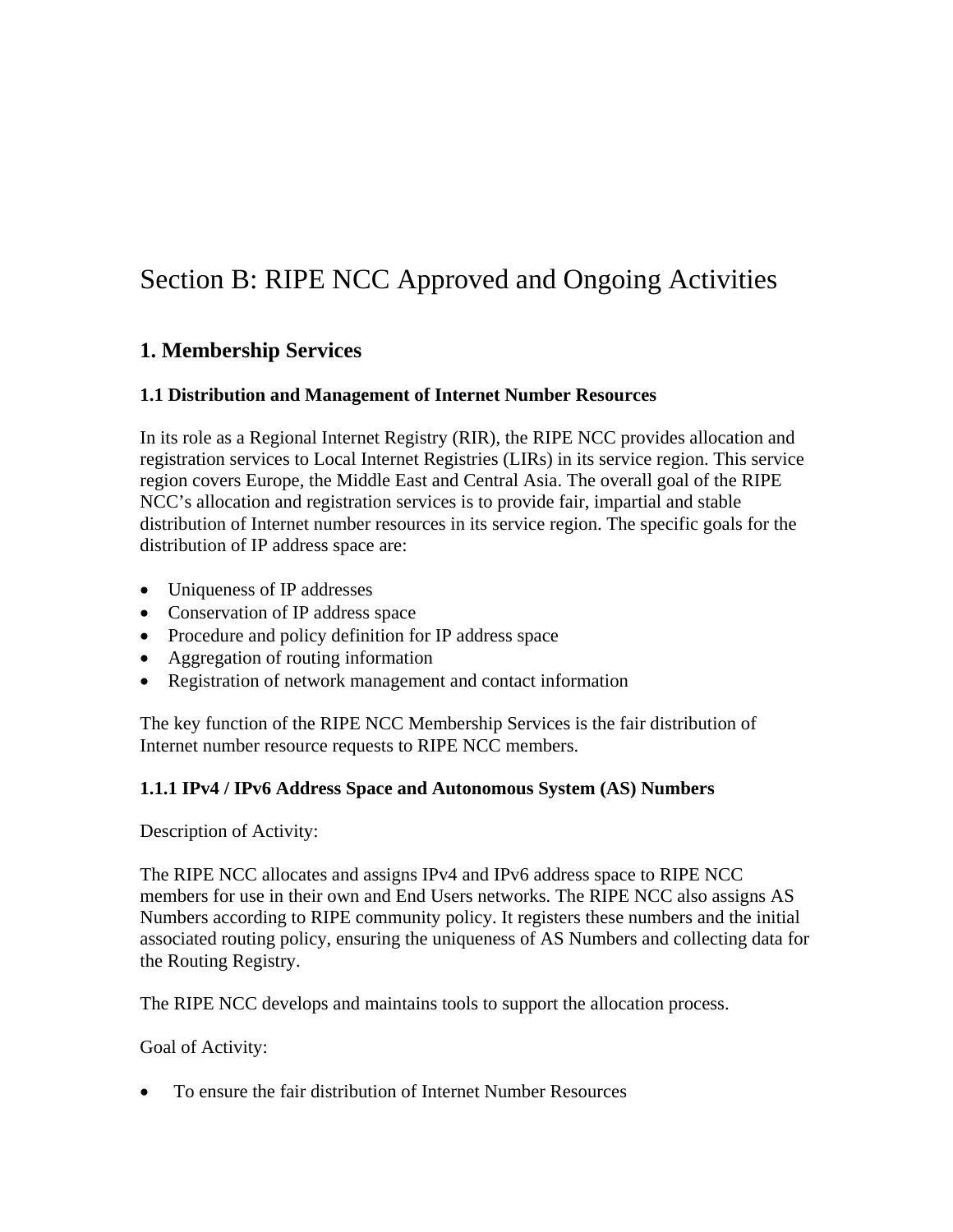- To ensure the efficient use of IP address space and AS Numbers
- To facilitate the optimal aggregation of routing information

# **1.1.2 Reverse DNS**

Description of Activity:

The RIPE NCC delegates reverse DNS zones for the address ranges managed by the RIPE NCC. To support this service, the RIPE NCC provides a reliable secondary name server and checks all zones under its responsibility to ensure they are properly set up and functioning correctly.

As part of its efforts in the area of DNSSEC deployment, the RIPE NCC publishes signed zones and provides tools for users to secure delegations received from the RIPE NCC. In addition, the RIPE NCC shares experience through publishing operational white papers, documentation and software toolkits.

#### Goal of Activity:

- To support the proper address-to-name mapping for addresses allocated to the RIPE NCC
- To secure the in-addr.arpa zones under the RIPE NCC's management
- To support the deployment and maintenance of DNSSEC

## **1.1.3 Consistency, Auditing and Data Accuracy**

Description of Activity:

The RIPE NCC actively checks the quality and validity of Internet resource registry data, including the production of statistics on address space usage. To ensure fair address space distribution, the RIPE NCC regularly checks that appropriate assignment decisions are made. The RIPE NCC also makes regular reports on these activities to the RIPE Address Policy Working Group.

Goal of Activity:

- To promote a consistent and fair application of assignment criteria relating to the conservation of address space and aggregation of routing information
- To identify and improve any parts of the assignment procedure that cause problems in order to improve service levels and response times
- To implement mechanisms to improve the quality, range and accessibility of the data the RIPE NCC provides relating to its allocation of Internet number resources to its members
- To provide high quality data on the allocation of Internet number resources that can reliably be used in the daily operations of LIRs and ISPs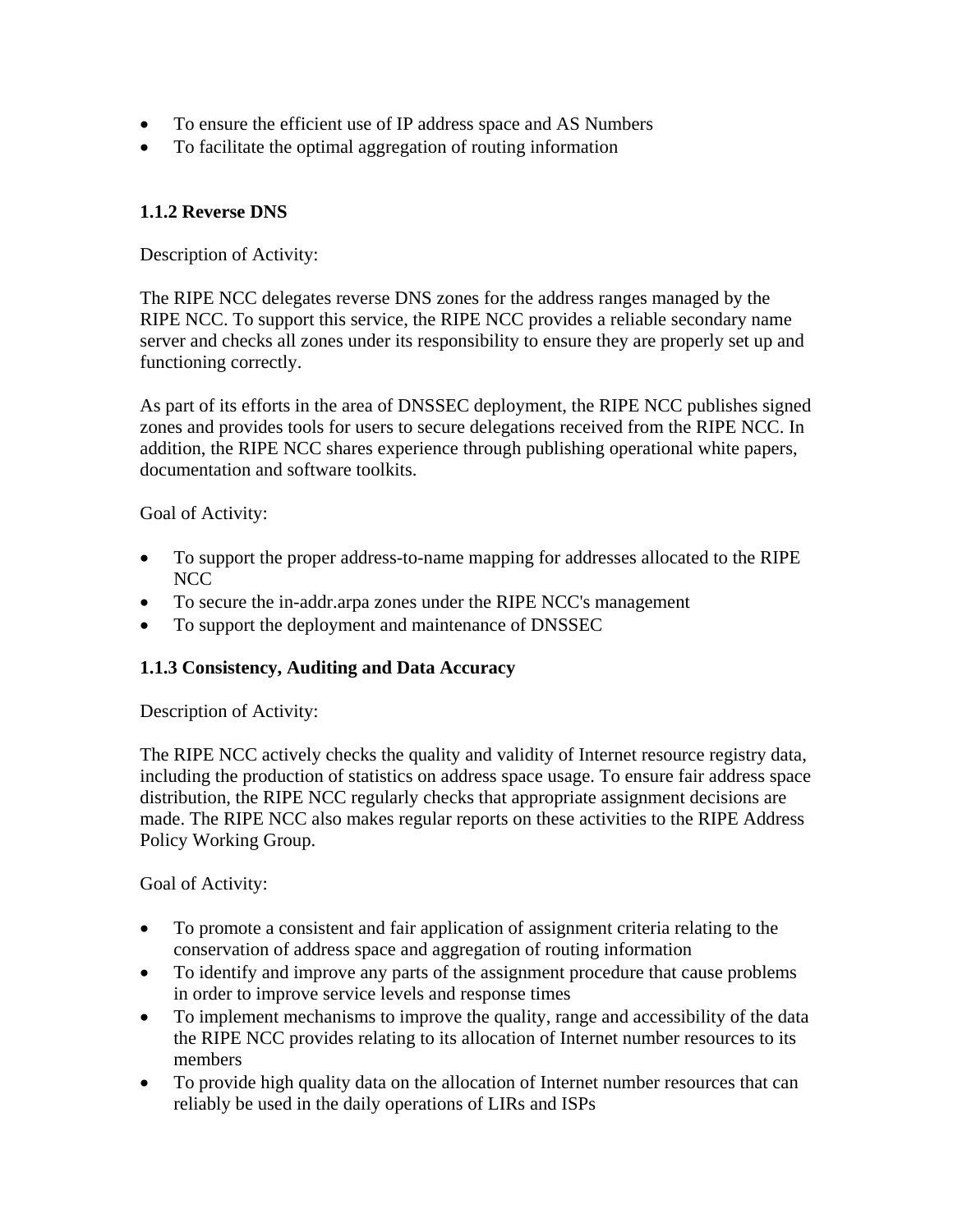• To develop metrics that can be used to objectively measure the quality of Internet number resource registration data and the results of efforts to improve data accuracy

## **1.2 RIPE NCC Interaction Mechanisms**

The RIPE NCC provides flexible and convenient ways for LIRs and others from the Internet community to interact with the RIPE NCC's systems. There is a specific focus on the security aspects of such interactions to ensure privacy and authentication wherever needed.

## **1.2.1 RIPE NCC LIR Portal**

Description of Activity:

The purpose of the LIR Portal is to give LIRs an easy-to-use web interface for accessing RIPE NCC services,for managing their registry's data and for making queries and updates.

#### Goal of Activity:

- To enable members to receive Internet number resources in a timely fashion by improving the request, evaluation and approval process
- To enable members to manage their registry data and make queries and updates

## **1.2.2 Security Mechanisms**

Description of Activity:

The RIPE NCC provides and continues to develop secure communication channels for members to communicate with the RIPE NCC.

Goal of Activity:

• To provide members with simplified, consistent, and secure ways of requesting and managing Internet number resources using the RIPE Database and other RIPE NCC services

## **1.3 Initial Support for New LIRs**

The RIPE NCC gives initial support to LIRs during their set-up phase. Information and support is also extended to potential LIRs.

The RIPE NCC provides initial support to new, or potential LIRs, in order to: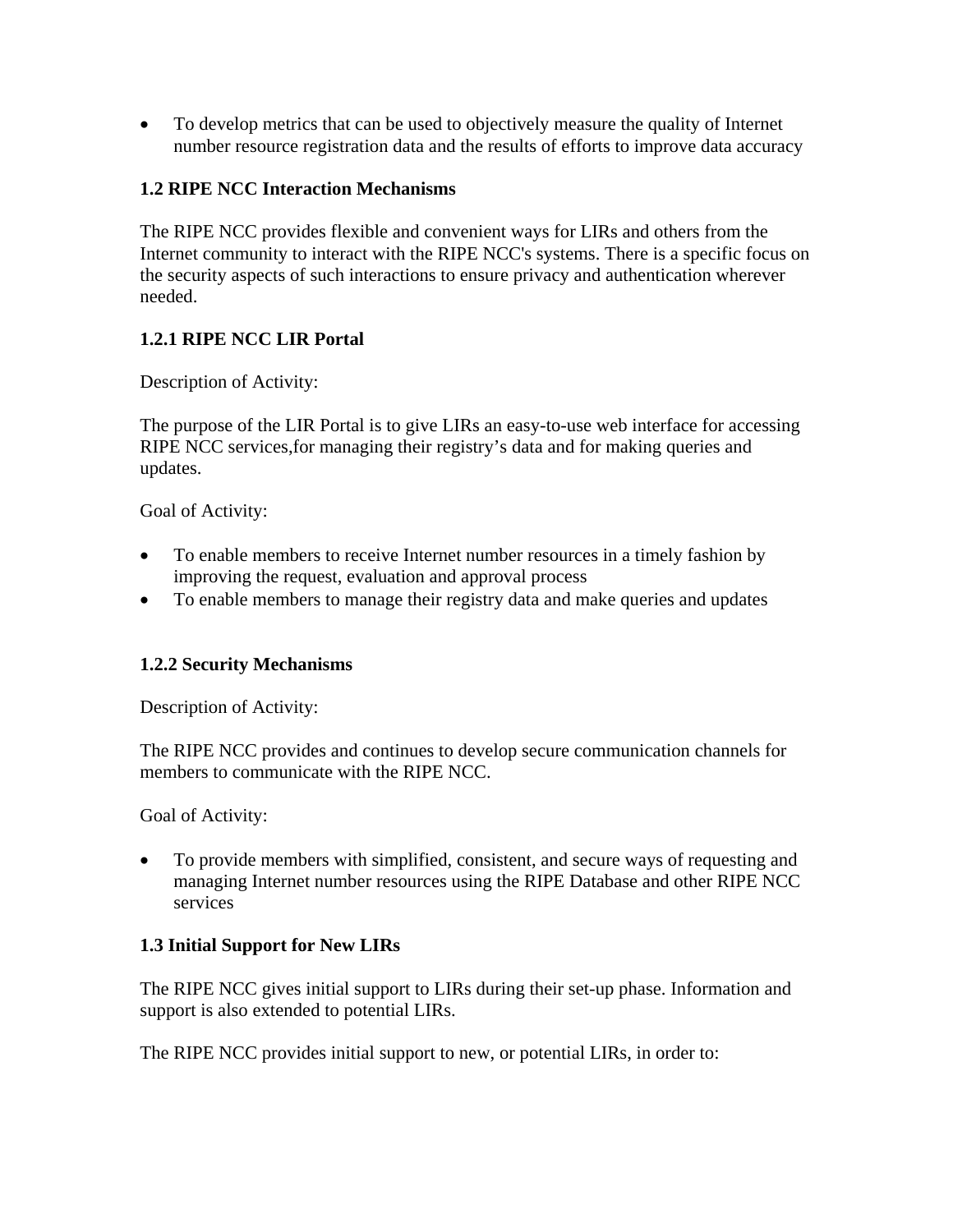- Support new LIRs during their set-up phase by introducing them to the relevant tools, procedures and guidelines
- Give potential LIRs enough information to make an informed choice as to whether or not they become an LIR

## **1.4 Training Courses**

The RIPE NCC provides a range of courses to members and non-members, using a variety of teacher-based courses and additional training strategies.

The RIPE NCC makes continued efforts to reach a broader audience, particularly those who are unable to attend RIPE NCC training courses due to geographical, financial, scheduling or other constraints. This area includes developing online modules covering how the RIPE NCC works and the RIPE Policy Development Process (PDP).

The RIPE NCC provides the following courses to its members for free:

- LIR Training Course
- DNSSEC Training Course
- Routing Registry Training Course

## **1.4.1 LIR Training Course**

Description of Activity:

The Local Internet Registry (LIR) Training Course is a one-day introduction to procedures and policies related to obtaining and distributing Internet number resources from the RIPE NCC, operating an LIR and using the RIPE Database. The training material is regularly updated to make sure that LIRs are aware of any recent policy changes decided by the RIPE community.

Goal of Activity:

- To help members send correctly prepared Internet number resource requests to the RIPE NCC
- To help ensure a more timely completion of these requests
- To explain the correct procedure for registering and updating registry data relating to Internet number resources

## **1.4.2 DNSSEC Training Course**

Description of Activity:

This course provides an introduction to DNS security extensions with special focus on how to deploy DNSSEC.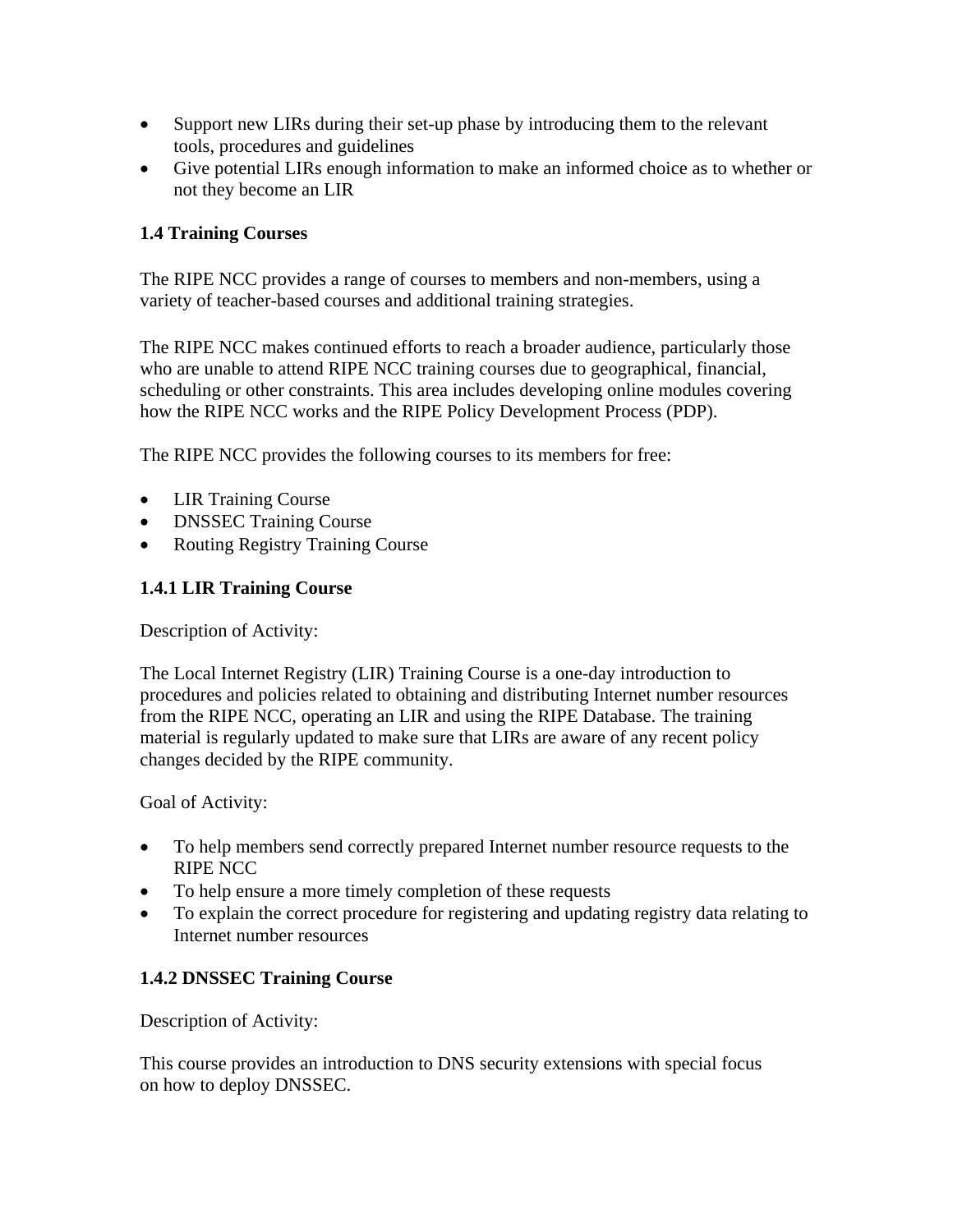Goal of Activity:

• To provide DNSSEC deployment information relevant to LIRs

# **1.4.3 Routing Registry Training Course**

Description of Activity:

The Routing Registry Training Course covers Internet Routing Registry (IRR) usage, related tools and Routing Policy Specification Language (RPSL).

Goal of activity:

• To provide an introduction to the Internet Routing Registry (IRR) usage, related tools, Routing Policy Specification Language (RPSL) and the RIPE NCC Routing Information Service (RIS).

## **1.5 Membership Liaison**

The RIPE NCC develops liaison activities and regional support. These play significant roles in involving RIPE NCC members, the RIPE community and other stakeholders in the open policy-making process and in defining the activities and services of the RIPE NCC.

## **1.5.1 Regional Support**

Description of Activity:

The RIPE NCC organises Regional Meetings that provide a focused effort to proactively encourage feedback from RIPE NCC members and the RIPE community.

Goal of Activity:

- To promote local contact with members and provide a forum for discussing issues relevant to a specific area of its service region
- To enable the RIPE NCC to continuously evaluate and address the changing needs of RIPE NCC members

# **2. Co-ordination Activities**

## **2.1 RIPE Whois Database: Maintenance and Development**

The RIPE Whois Database contains registration details of IP addresses and AS Numbers used by networks based in the RIPE NCC service region.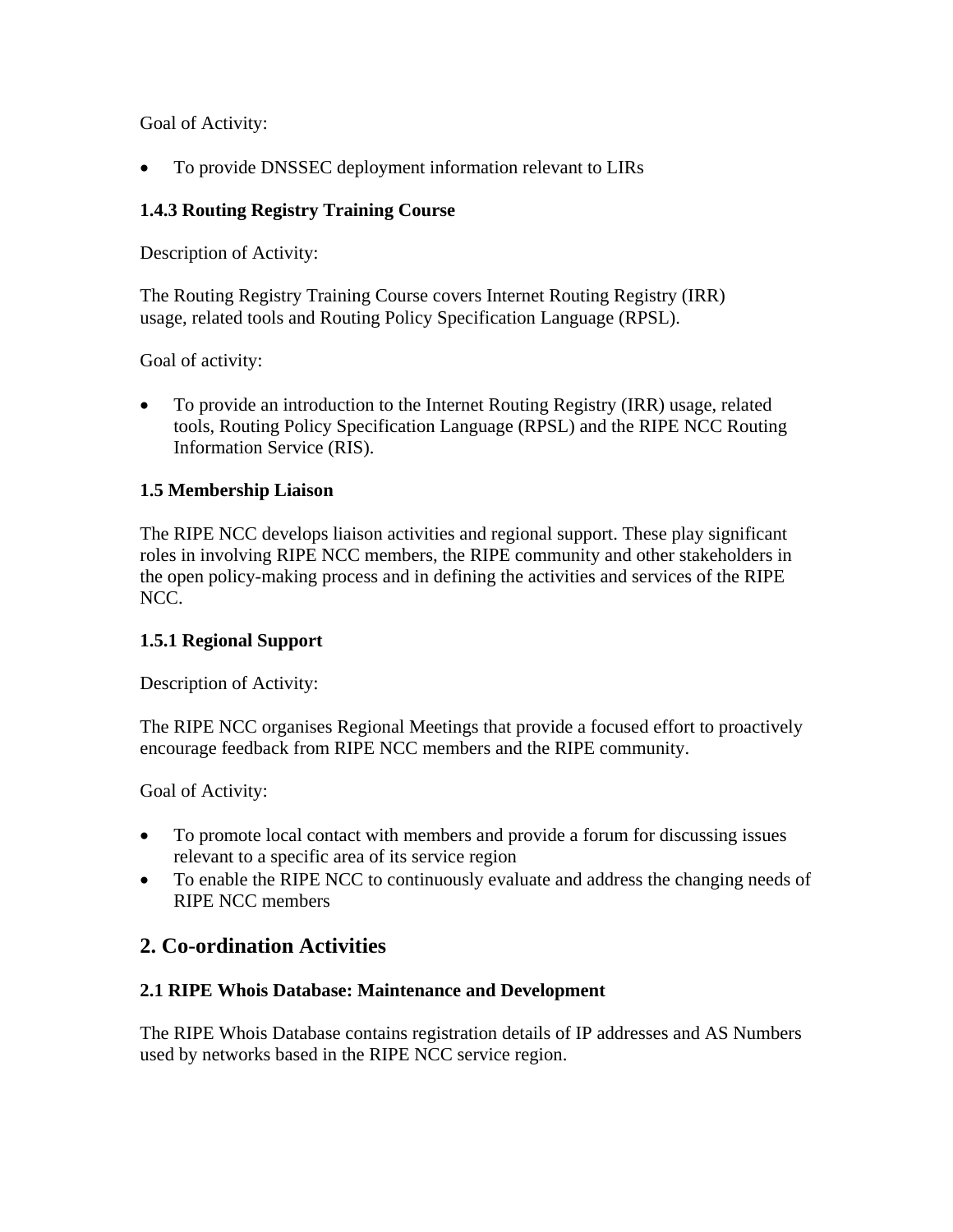It shows the organisations that hold the resources, where the allocations were made and contact details for the networks. The organisations that hold those resources are responsible for updating their information in the RIPE Whois Database.

An Internet Routing Registry (IRR), primarily for the RIPE NCC region, is also part of the RIPE Whois Database.

The information in the RIPE Whois Database is used by a range of people, including network engineers, system administrators, researchers and End Users for various purposes such as network troubleshooting or determining abuse contacts. In most cases these users are not RIPE NCC members.

The RIPE NCC regularly makes improvements to the interface for the RIPE Whois Database in order to provide users with more useful features and easier ways to update the database. The RIPE NCC also makes continued efforts to improve the accuracy and the usefulness of the data in the RIPE Whois Database.

The RIPE NCC implements community-driven changes as they arise, making software and system modifications in response to feedback from users and decisions made by the RIPE community.

## **2.1.1 User support and software maintenance**

Description of Activity:

The RIPE NCC manages a role mailbox for questions and comments so that it can answer user questions promptly.

The RIPE NCC also performs regular software maintenance activities including bug fixes and minor modifications. The results of these software development efforts are made publicly available.

This activity includes the maintenance and improvement of documentation associated with the RIPE Whois Database.

Goal of Activity:

- To provide user-friendly interfaces to the RIPE Whois Database
- To provide a timely response to user enquiries
- To help ensure the smooth operation of the Internet Routing Registry System

# **2.1.2 Cross Registry Information Service Protocol (CRISP)**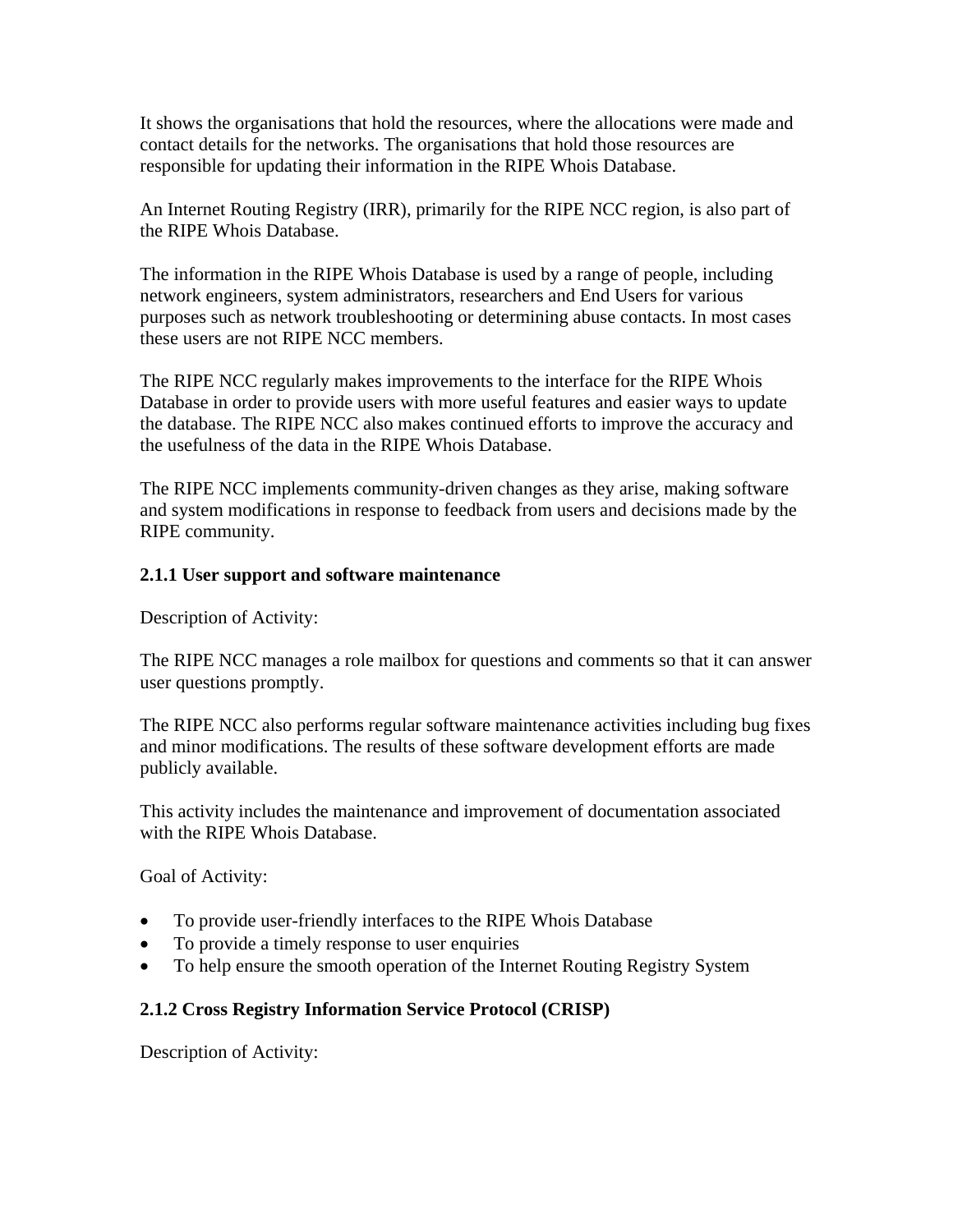The Cross Registry Information Service Protocol (CRISP) Working Group has developed the Internet Registry Information Service (IRIS) protocol within the Internet Engineering Task Force (IETF) process. The RIPE NCC continues to provide server implementation and client tools, while co-ordinating with other server operators, client tool authors, and service providers to encourage use of the IRIS protocol and the associated services the RIPE NCC provides.

Goal of Activity:

- To support the widespread adoption of IRIS as it occurs globally
- To allow users to easily look up IP address ranges or AS Numbers using a single tool to automatically query the appropriate database

# **2.1.3 New Database Features**

Description of Activity:

The RIPE NCC designs and implements new database features as requested by the user community or proposed by the RIPE NCC. It performs the development work based on the priorities established in the appropriate RIPE Working Groups.

Goal of Activity:

• To provide new features to the RIPE Database as the user community expresses the need for them

# **2.2 RIPE**

The RIPE NCC supports the RIPE community through technical and administrative coordination.

# **2.2.1 RIPE Meetings**

Description of Activity:

The RIPE NCC organises RIPE Meetings, providing all administrative and technical support.

Goal of Activity:

- To support the open, bottom-up, industry self-regulatory structure common to all RIR communities in managing Internet number resources
- To stimulate the participation of the RIPE community in the IP policy-making process and the technical co-ordination of IP networking
- To contribute to the stable operation of the RIPE NCC by allowing for guidance and advice from the RIPE Working Groups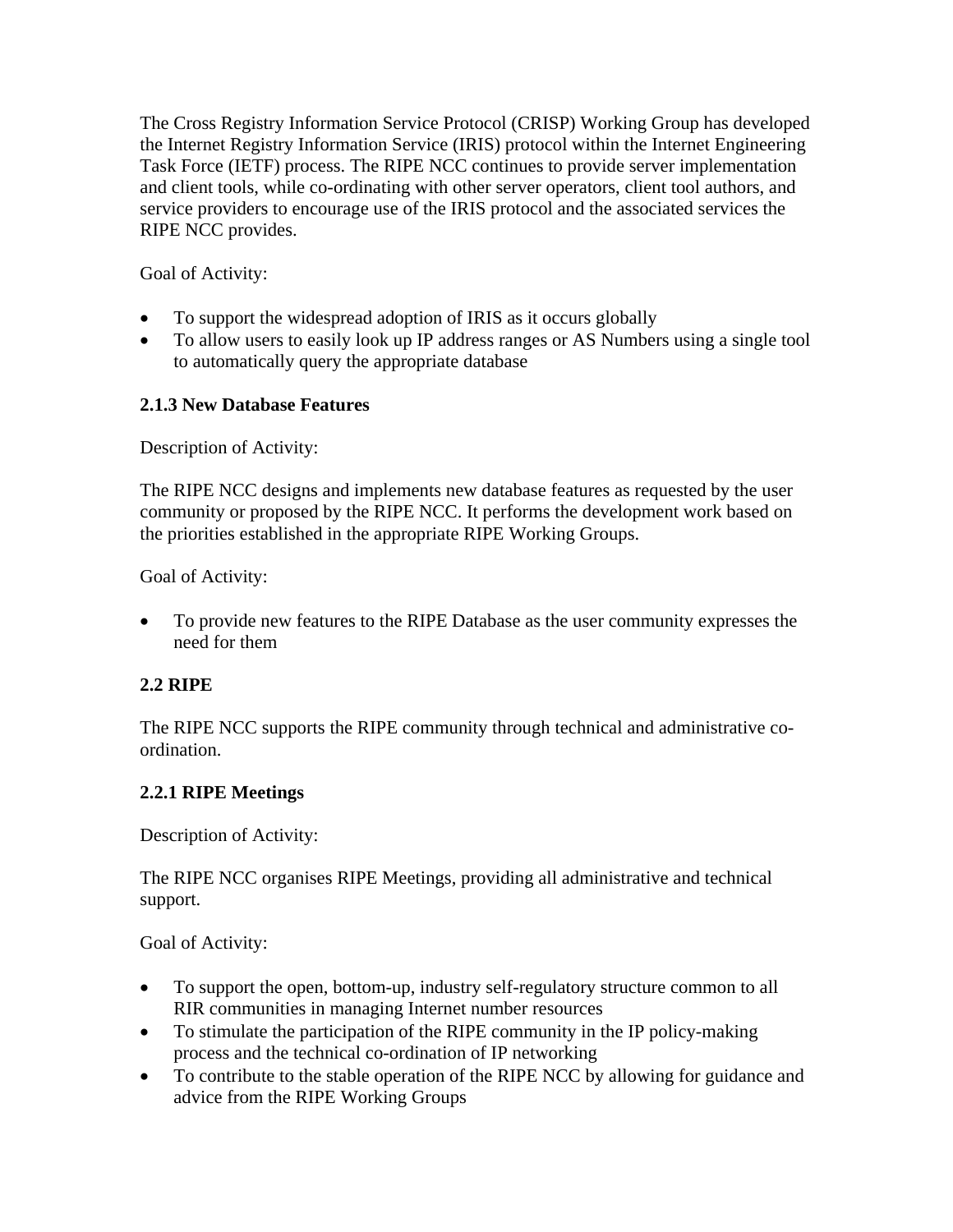• To enable attendees to provide input and feedback on the RIPE NCC Activity Plan

# **2.2.2 Supporting the RIPE Policy Development Process (PDP)**

Description of Activity:

The RIPE NCC acts as a secretariat for the RIPE community. With regards to the Policy Development Process, this includes activities such as hosting mailing lists and their web archives, hosting a document archive, providing editorial assistance to document authors and tracking the progress of policy proposals and publishing their status.

Goal of Activity:

- To make the status and history of policy proposals clear
- To make it easy to follow policy development
- To ease the process of proposing policy change
- To make it easier to understand the text of policy documents

## **2.3 Mailing List Management**

The RIPE NCC maintains a number of high volume external mailing lists. The processing of mailing list traffic is constantly monitored. Efforts are made to support subscribers with problems and to reduce or control the spam on external mailing lists so that they can be easily and efficiently moderated without losing any End User functionality.

The goal is to ensure the exchange of information among the RIPE community and the RIPE NCC membership, as well as to provide support for subscribers of the RIPE and RIPE NCC mailing lists.

# **2.4 Deployment of Internet Security Infrastructure (DISI)**

Within DISI, the RIPE NCC supports the RIPE community in the deployment of security-relevant technologies in the Internet infrastructure. The focus is on the development and deployment of technologies that need to be co-ordinated globally in the Internet infrastructure. The RIPE NCC continuously monitors the development of security-relevant technologies, such as DNSSEC deployment and secure routing, and keeps the RIPE community informed about relevant efforts.

## **2.5 Domain Name System (DNS) Co-ordination**

The RIPE NCC provides DNS co-ordination and support activities as well as registrations for IPv4 and IPv6 address space managed by the RIPE NCC.

For reverse mapping address space managed by other RIRs, the RIPE NCC provides a secondary DNS to support the reliability of reverse lookups.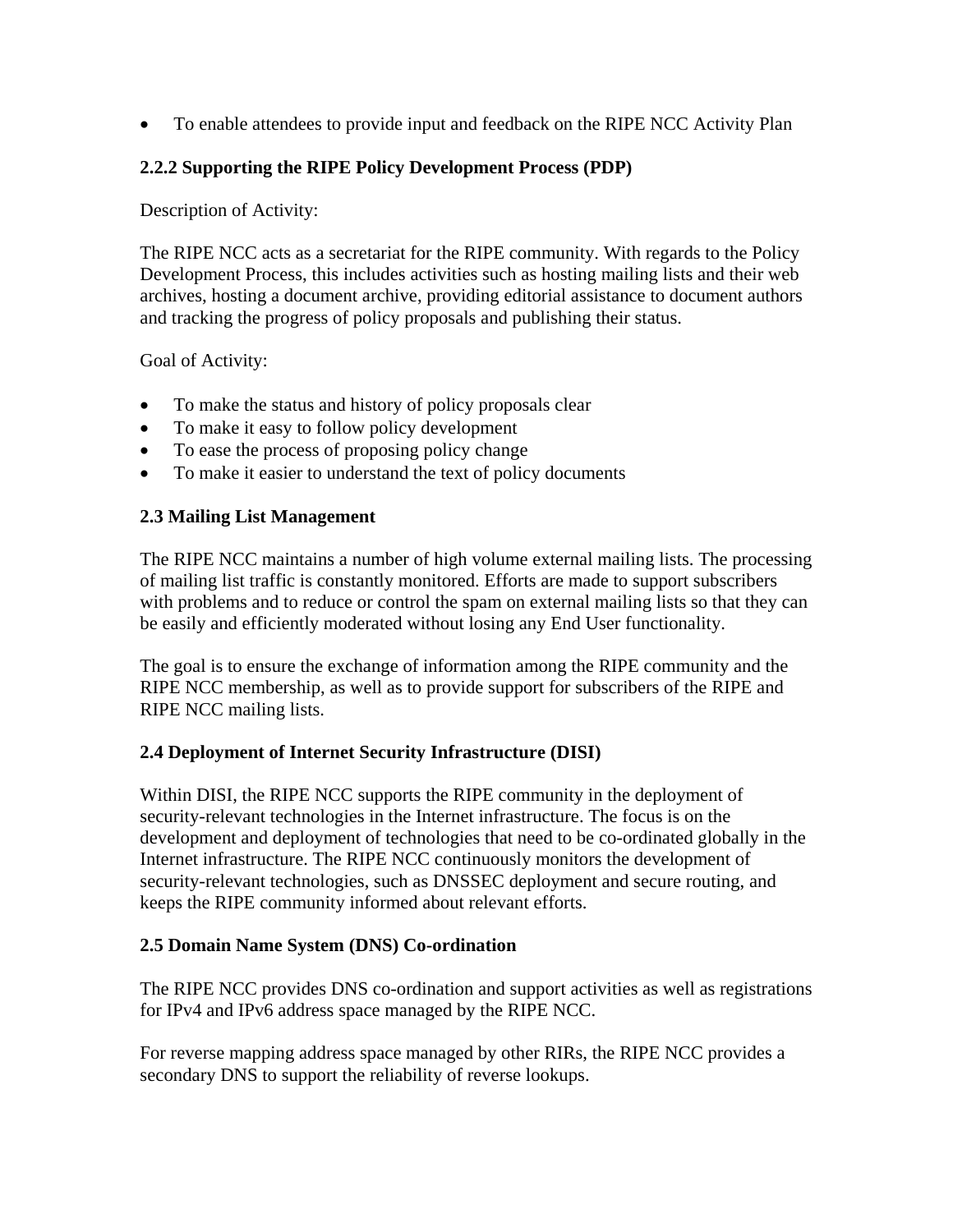The scalability of the DNS infrastructure for secondary, reverse and primary DNS services is improved based on the requirements specific to each of these services. The purpose of these activities is to maintain and improve the operations of an efficient, responsive and robust DNS service.

# **2.5.1 Reverse Delegation for the Early Registration Transfer (ERX) Address Space**

Description of Activity:

Together with other RIRs, the RIPE NCC provides shared zone management for the Early Registration Transfer (ERX) address space. This enables holders of the address blocks transferred to the RIPE NCC to maintain reverse delegation for them with the RIPE NCC even if the higher level zone is maintained by another RIR.

Goal of Activity:

• To support the management of reverse delegation for the ERX address space transferred to the RIPE NCC

# **2.5.2 Operating the K-root Name Server**

Description of Activity:

The RIPE NCC operates the K-root server. Root name servers are a crucial part of the Internet DNS infrastructure. The RIPE NCC has operated the K-root server since 1997 when the first server was installed at the London Internet Exchange (LINX) in London, UK.

Since 2003, the RIPE NCC has been deploying anycast instances of the K-root server with local reachability. The RIPE NCC has also deployed four global nodes of the K-root name server. The RIPE NCC collects and analyses data to determine the performance of the K-root anycast nodes that have been deployed.

Goal of Activity:

- To improve the resiliency, efficiency, security and quality of the K-root service
- To isolate the impact of an "external" Denial of Service (DoS) attack and localise the impact of a "local" DoS attack
- To efficiently maintain the network of anycast instances of K-root by monitoring network and instance problems, performing trend analysis and determining if, and where, other anycast nodes should be deployed

## **2.5.3 Secondary DNS Service**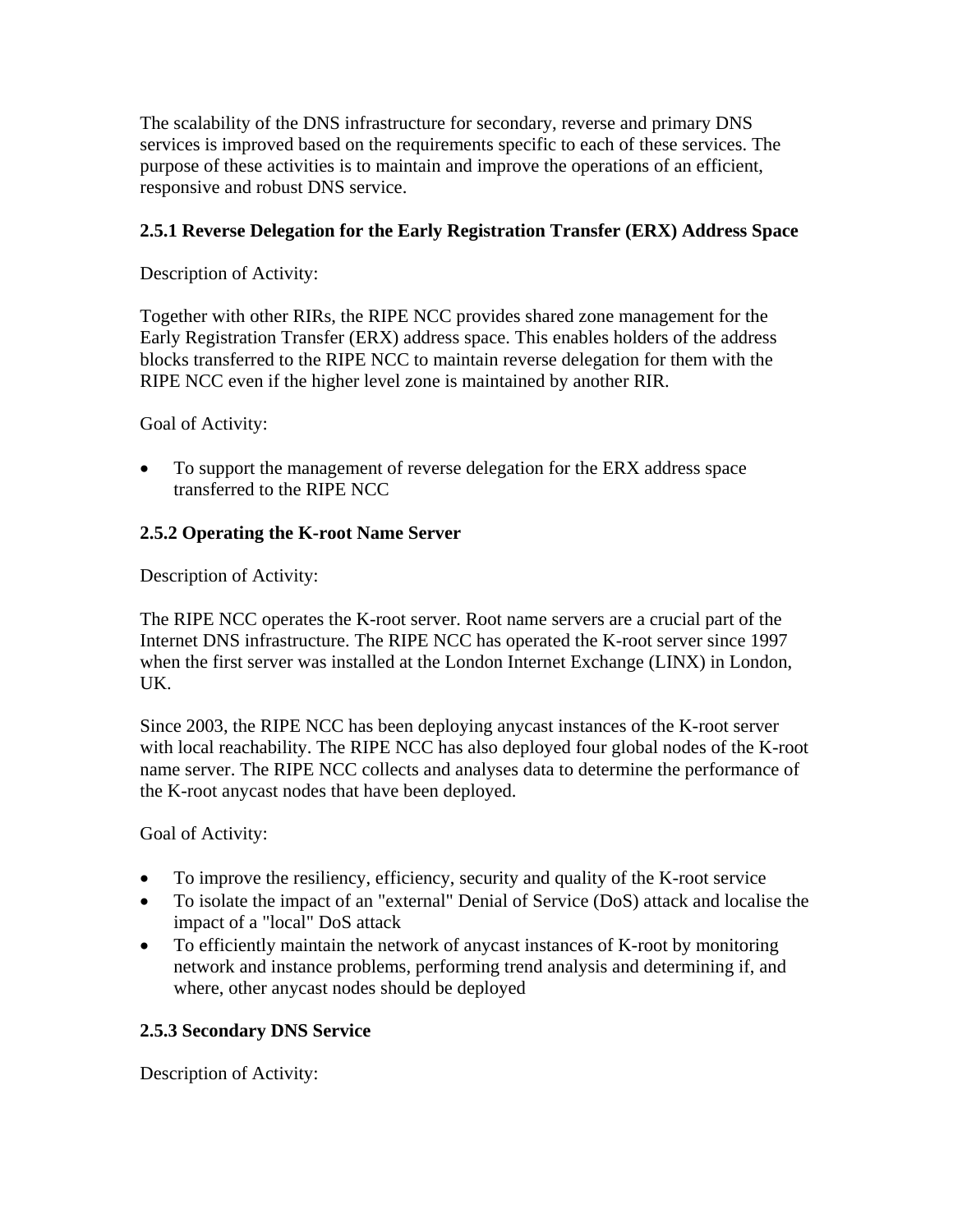The RIPE NCC will also continue to offer a secondary name service and limited support to country code top-level domain (ccTLD) administrators. Reverse zones are served in a secondary capacity to assist in ensuring the reliability of reverse lookups.

Goal of Activity:

- To ensure the reliability and robustness of the general DNS infrastructure
- To provide the secondary DNS service to any ccTLD organisation that requests it

# **2.5.4 DNS Services in the e164.arpa Domain**

Description of Activity:

The Internet Architecture Board (IAB) has an agreement with the RIPE NCC under which it is responsible for providing DNS services in the e164.arpa domain. This domain implements support in the DNS for the ENUM protocol, allowing mapping of telephony services into the Internet.

# Goal of Activity:

• To support operations of one of the systems required for the deployment of the ENUM protocol, promoting increased integration between the Internet and services provided through the traditional telephony infrastructure

# **2.6 Reporting on RIPE NCC and RIPE Activities and Developments**

The RIPE NCC reports on its activities and RIPE developments using a variety of media:

- The RIPE NCC website
- The RIPE NCC Annual Report, including financial statements
- The RIPE NCC Member Update newsletter (distributed to the membership one month prior to each RIPE Meeting)
- E-mail reporting to RIPE NCC members and interested parties

The goal of the RIPE NCC's reporting activities is to provide the membership and other interested parties with open, detailed information about the ongoing activities of the RIPE NCC and its role in Internet administration. It also furthers the RIPE NCC's efforts to communicate more effectively with its membership and stakeholders and to increase participation in RIPE.

## **2.6.1 Annual Report**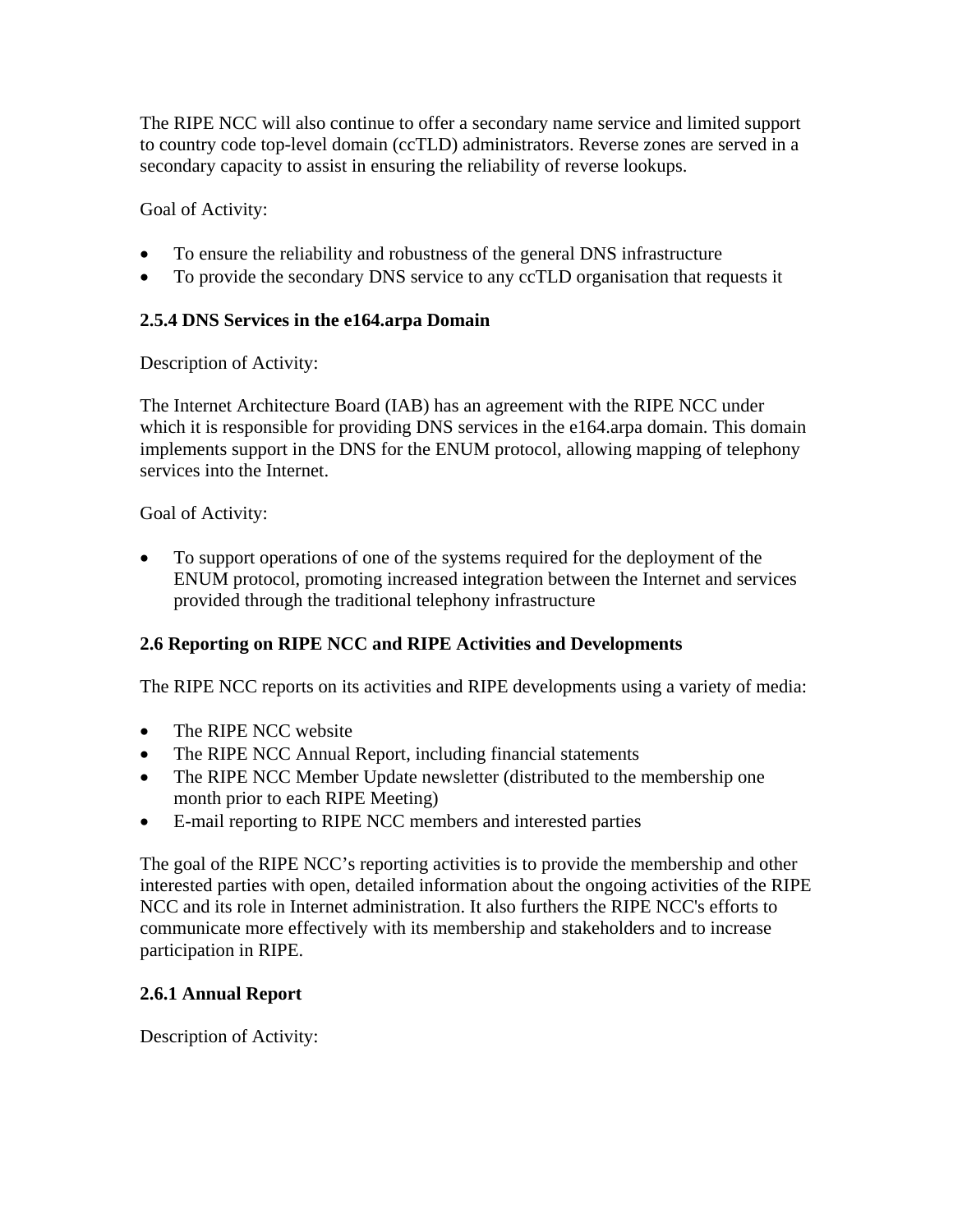The RIPE NCC Annual Report, including financial statements, is published in advance of the RIPE General Meeting (GM) where members vote on whether to approve the RIPE NCC's financial statements for operations in the prior year.

Goal of Activity:

- To provide a full account of the RIPE NCC's activities in the previous year
- To provide audited financial statements for the previous year for the RIPE NCC members to vote on at the GM

# **2.6.2 Minutes and Reports from RIPE Meetings**

Description of Activity:

The RIPE NCC provides minutes of Working Group and Plenary sessions at RIPE Meetings, including links to relevant presentations.

In addition, the RIPE NCC provides reports after each RIPE Meeting that summarise the highlights and actions that came out of the meeting.

Goal of Activity:

• To keep the RIPE community, the RIPE NCC membership and other interested parties up-to-date with the decisions and discussions that took place at the previous RIPE Meeting.

# **2.6.3 RIPE NCC Member Update**

Description of Activity:

The Member Update publication fulfils a request made by members in the 2002 RIPE NCC Membership Survey by providing information on the RIPE NCC and the development and performance of its services to the membership. It also provides updates on policy development issues affecting the RIPE community.

Goal of Activity:

• To publish and distribute the latest Member Update at least four weeks prior to each RIPE Meeting

# **2.7 RIPE NCC External Relations**

The purpose of the RIPE NCC's external relations activities is to:

• Support and represent the interests of the RIPE NCC's membership and the RIPE community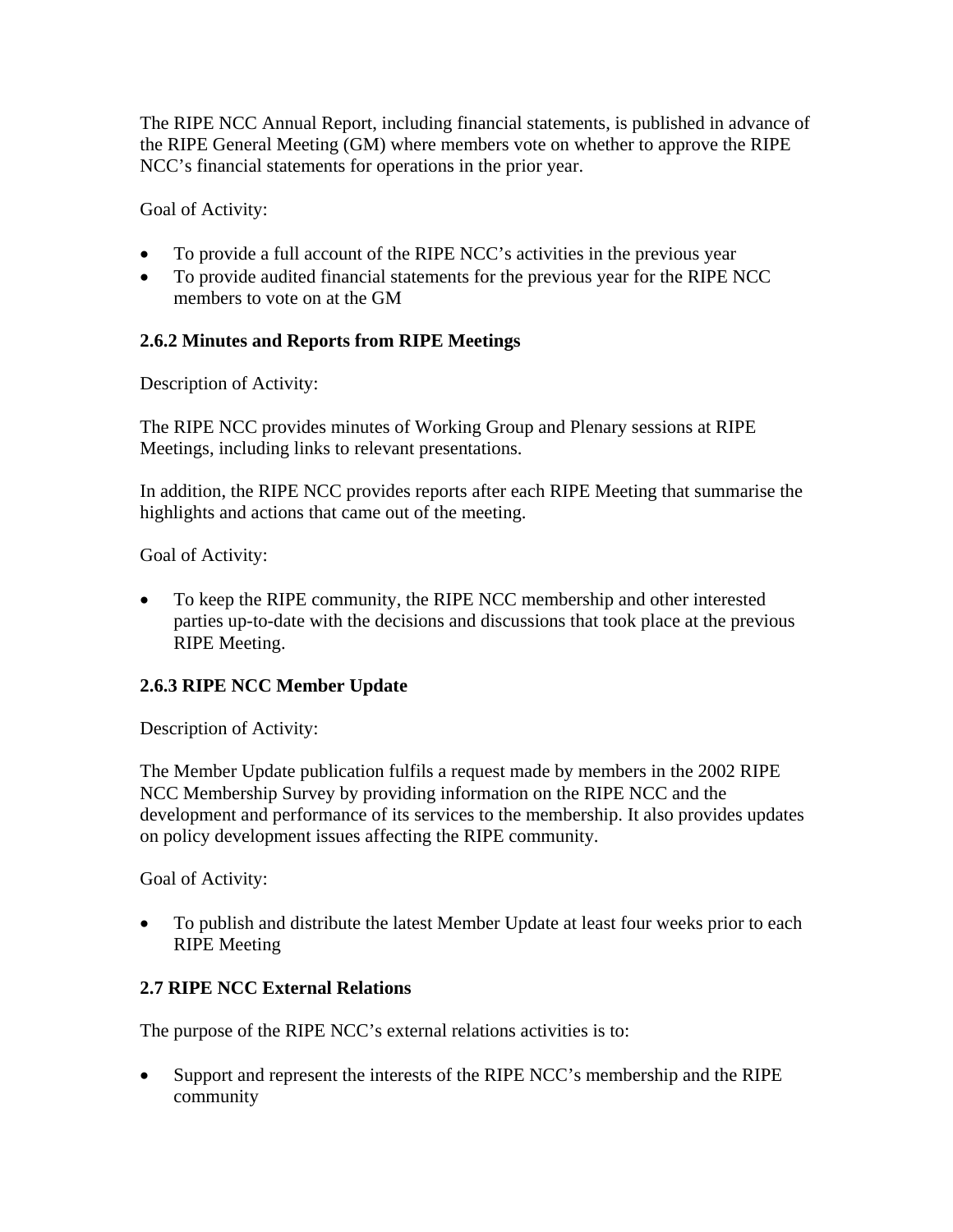- Communicate the RIPE NCC's role in IP address management and the technical coordination of the Internet
- Win continued support for RIPE's long-established, bottom-up, industry selfregulation and promote the open structures and processes in which RIPE and the RIPE NCC operate
- Ensure that the RIPE NCC and the RIPE community continue to play an effective role in the further formalisation of Internet administration, particularly technical coordination and the development of policy related to Internet number resource distribution

# **2.7.1 Co-ordination with Governments and Regulators**

Description of Activity:

Building on its position as a neutral and trusted organisation with proven expertise in the technical co-ordination of IP networking, the RIPE NCC continues to develop relations with government and regulator representatives.

The RIPE NCC facilitates Roundtable Meetings to discuss Internet management issues relevant to governments, regulators and industry partners. The Roundtable Meetings provide a chance for attendees to learn more about how to participate in IP address management policy-making. High-level discussions of IPv4/IPv6 address space and root name servers also provide attendees with an overview of the main elements involved in the technical co-ordination of the Internet.

Goal of Activity:

- To develop close contact with governments and regulators with an interest in the technical co-ordination of IP networking
- To explain the proven, long-standing industry self-regulatory structures of the RIRs and secure continued support for the existing registry process
- To communicate the principles of Internet industry self-regulation to policy makers, both in the public and the private sector, and to encourage well-informed decisions
- To encourage the participation of public and private sectors in the formation of policies related to Internet number resource distribution

## **2.7.2 Co-ordination with Industry Bodies**

Description of Activity:

The RIPE NCC continues to support and represent the interests of its membership and the RIPE community to Internet industry groups. The main goal of these outreach activities remains the promotion of the open, bottom-up, industry self-regulatory structure common to all RIR communities in managing Internet number resources.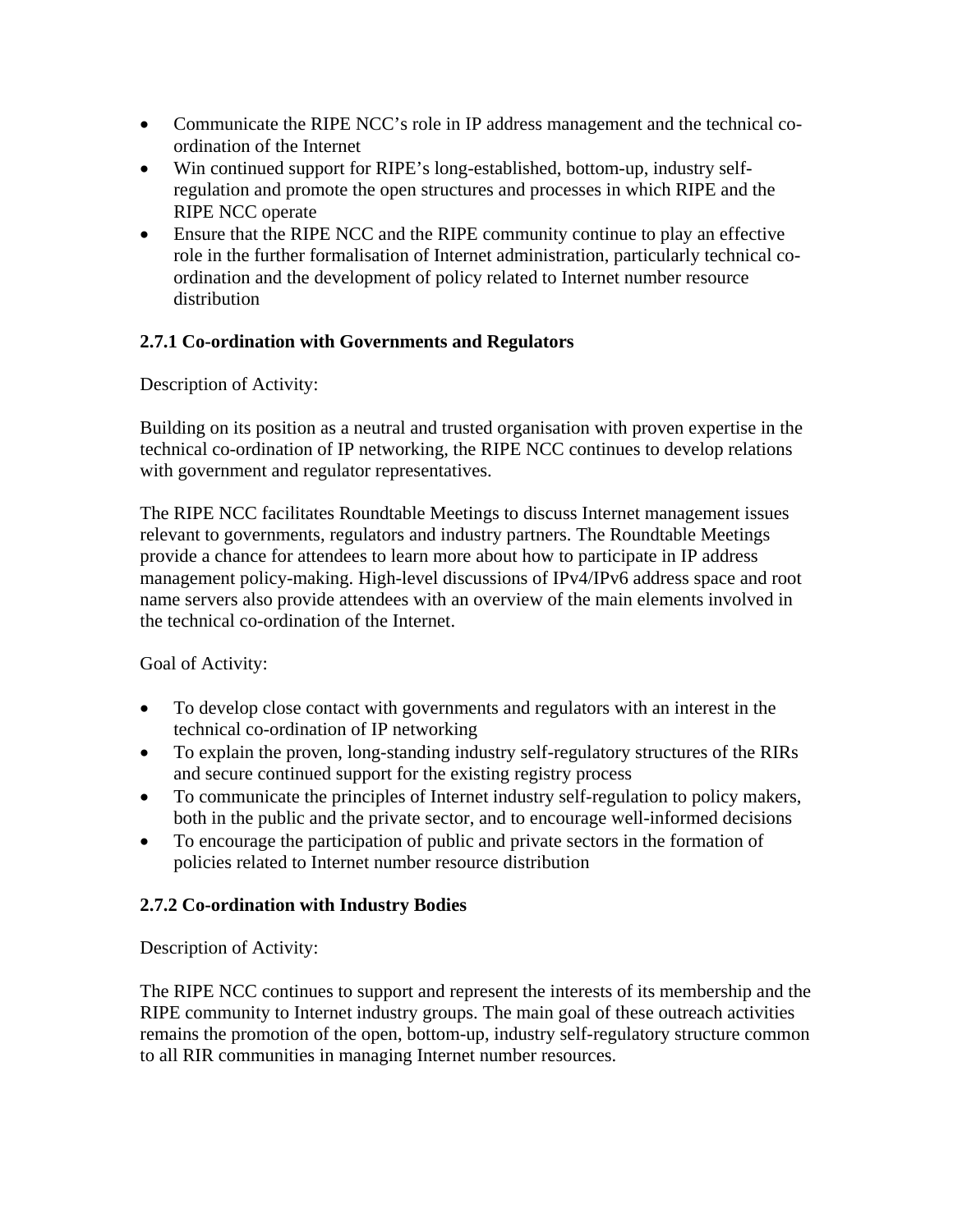The RIPE NCC represents the interest of its members and the RIPE community by actively participating in various industry-related forums and meetings.

Goal of Activity:

- To increase the awareness of RIPE and the RIPE NCC with existing and new players in the Internet community
- To ensure that the RIPE NCC continues to play an effective role in the further formalisation of Internet administration

# **2.8 RIR Co-ordination**

The RIPE NCC participates in co-ordination activities with the other RIRs. These coordination activities include:

- Services
- The consistent application of approved policy
- Joint technical and communication projects
- Liaison activities
- The presentation of a global view of IP address management

The RIRs work together thorough the Number Resource Organization (NRO) to develop and implement formalised co-ordination activities that are of relevance to all RIR communities.

The NRO facilitates RIR co-ordination, provides third parties with a convenient single contact point to the RIR system and acts as a body capable of safeguarding the unallocated Internet number resource pool.

The NRO also develops relationships with government, regulators and industry partners to ensure they have an informed understanding of how Internet address space management and distribution works and why it has proven so successful. The focus of these activities is to win continued support for the industry self-regulatory structures of the RIRs and the existing registry process.

# **3. Information Services**

The RIPE NCC provides a range of data and analysis on Internet infrastructure, measurement and usage. The RIPE NCC continues to integrate new and existing services into a service portfolio while developing overviews that explain how these services can be used and the benefits they offer.

# **3.1 Routing Information Service (RIS)**

The Routing Information Service (RIS) provides an integrated view of Border Gateway Protocol (BGP) routing information collected at multiple locations worldwide. The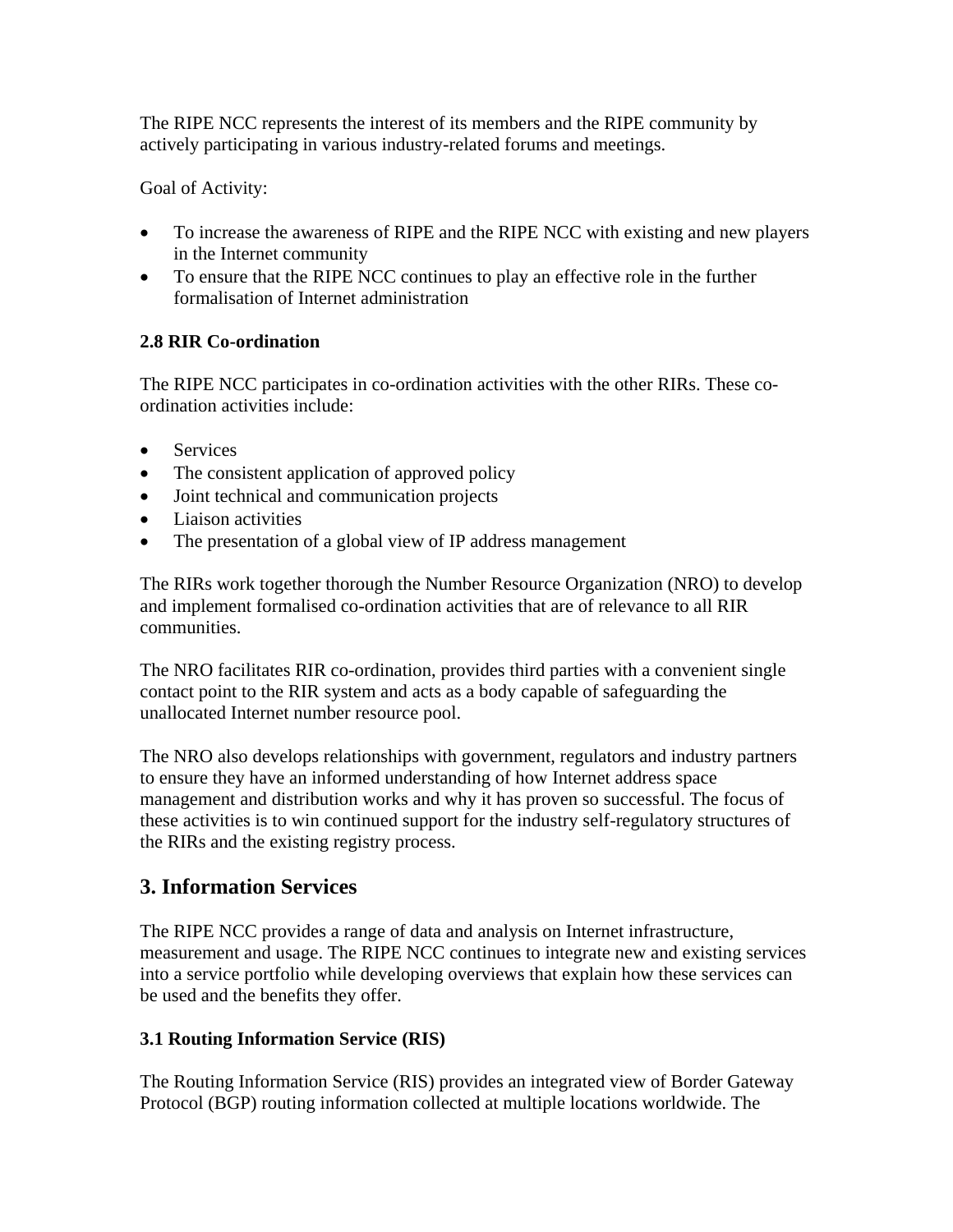service integrates multiple views, provides information about the routing state at specific times in the past and enables users of the service to monitor their Internet address space.

The data collected by the RIS is time-stamped, stored in a database and is used as the raw data for a number of additional services provided by the RIPE NCC, such as BGPlay and myASn. The RIPE NCC investigates and develops additional services based on analysis of this data and feedback from the Internet community.

BGPlay is a Java application that displays animated graphs of the routing activity of a certain Internet address prefix within a specified time interval. MyASn is a notification system for BGP route propagation that allows users to specify expected paths and other attributes and notifies them if a deviation in routing information is detected.

# **3.2 Active Measurement Service**

The RIPE NCC operates an active measurement network. The data collected from this network is available to the Internet community for both operational and statistical analysis. The strategy behind the Active Measurement Service is defined and evaluated in consultation with the RIPE Test Traffic Working Group so that it can be reviewed and adjusted to meet current user needs.

# **3.2.1 Test Traffic Measurements (TTM)**

Description of Activity:

The Test Traffic Measurements (TTM) Service provides impartial measurements of the end-to-end performance characteristics of the inter-provider Internet. This is achieved by installing test-boxes at participating sites. These test-boxes send measurement traffic to each other. From this traffic, packet-losses, delays and other parameters are determined according to the metrics developed by the IETF IP Performance Working Group (IPPM WG).

Goal of Activity:

- To collect independent measurements of performance-related quantities of the Internet, particularly between the networks operated by users of the TTM service
- To allow users to monitor the connectivity of their network to other parts of the Internet, and to provide them with trend analysis
- To measure performance-related quantities such as: one way delays between hosts (latency), packet losses, path information ("traceroute"), bandwidth and delay variation (jitter)
- To refine the system based on user feedback

# **3.2.2 DNS Monitoring (DNSMON)**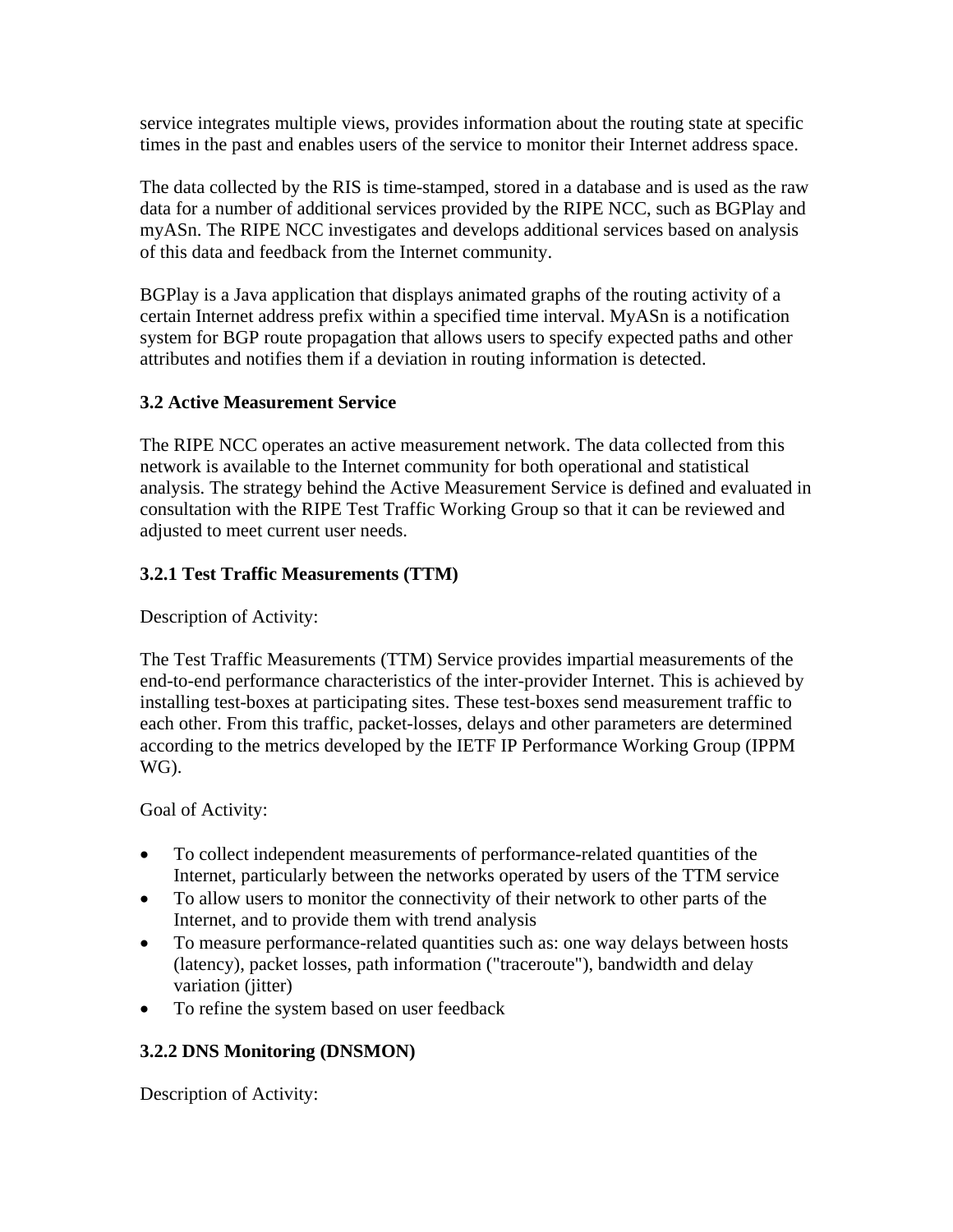The RIPE NCC DNS Monitoring Service (DNSMON) provides a comprehensive, objective and up-to-date overview of the quality of the service offered by certain DNS root and Top-Level Domain (TLD) name servers. DNSMON measures DNS performance between sites that take part in the TTM service and those where DNS servers are installed. The high number of probes and the method of presenting the results are unique. The information is updated every hour.

The measurements are presented at various levels of granularity, allowing users to switch between general representations and more detailed views specific to particular domains, servers, and probes for freely selectable time frames.

The RIPE NCC provides DNS Monitoring as a free service to the Internet community. For interested parties, TLD operators in particular, value added services such as monitoring of specific name servers and access to the DNSMON helpdesk are provided for an additional cost recovery fee.

Goal of Activity:

- To provide high-quality monitoring of important DNS servers and participating Top-Level Domain (TLD) name servers
- To allow users to view historical data, enabling a quick analysis of both past and present DNS issues

## **3.2.3 Additional Active Measurements**

Description of Activity:

The Active Measurements Network can accommodate additional active measurements. In consultation with the RIPE Test Traffic Working Group, the RIPE NCC investigates and discusses development plans for using the Active Measurements Network to make additional active measurements.

Goal of Activity:

- To respond to requests from the Internet community to investigate the possibilities for making additional active measurements
- To monitor the latest research and technical developments related to the Active Measurements Network and the measurements that can be made using this network

## **3.3 Reporting and Statistics Collection**

The RIPE NCC provides authoritative data and reports on the growth of the Internet and the consumption rate of Internet number resources. As part of this activity, the RIPE NCC also raises awareness of issues related to the consumption of Internet number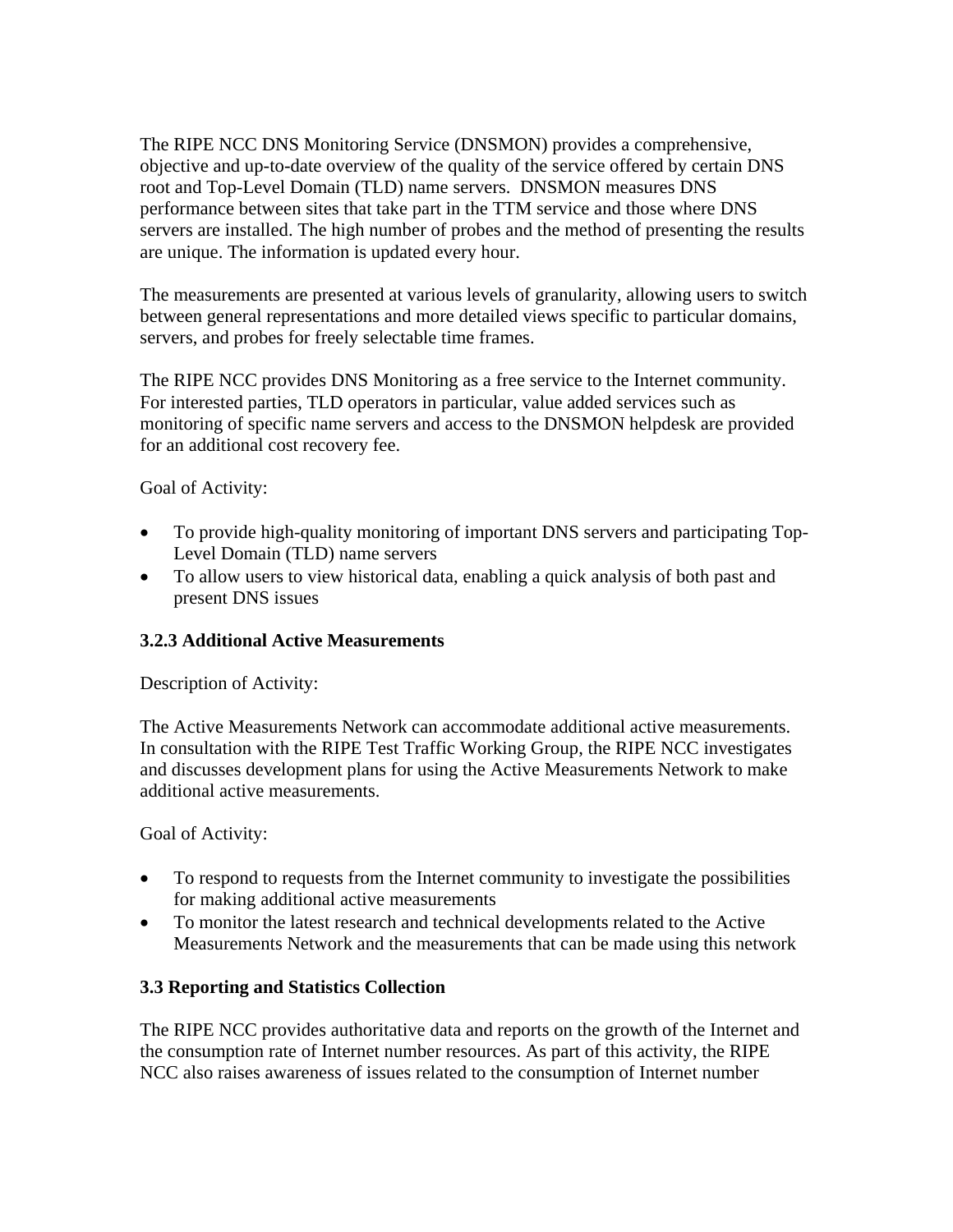resources. The purpose of this activity is to provide useful, up-to-date information relevant to a range of interested parties, including:

- Network operators
- RIPE Working Groups
- Industry bodies
- Governments and regulators
- The media

A range of statistics are gathered and incorporated in order to improve cross-checks and cross-referencing as well as to unify the presentation of statistics and to improve their accessibility.

The RIPE NCC also develops metrics that can be used to objectively measure the quality of Internet number resource registration data and the results of efforts to improve data accuracy.

#### **3.3.1 Hostcount**

Description of Activity:

The RIPE NCC region Hostcount has been performed monthly since 1992 to indicate the growth in the RIPE NCC service region.

The Hostcount provides statistics on the number of hosts connected to the Internet in Europe and surrounding areas. The statistics are gathered in collaboration with a range of organisations doing local counts per country Top-Level Domain.

Goal of Activity:

- To provide the Internet community with an up-to-date view of the number of hosts connected to the Internet in the RIPE NCC service region
- To increase the accuracy and usability of the Hostcount, and to develop the Hostcount in consultation with the Internet community

## **3.3.2 Information Dissemination**

Description of Activity:

As a neutral source of information about the Internet, the RIPE NCC provides a selection of papers on Internet infrastructure, administration, measurement and usage.

Goal of Activity: